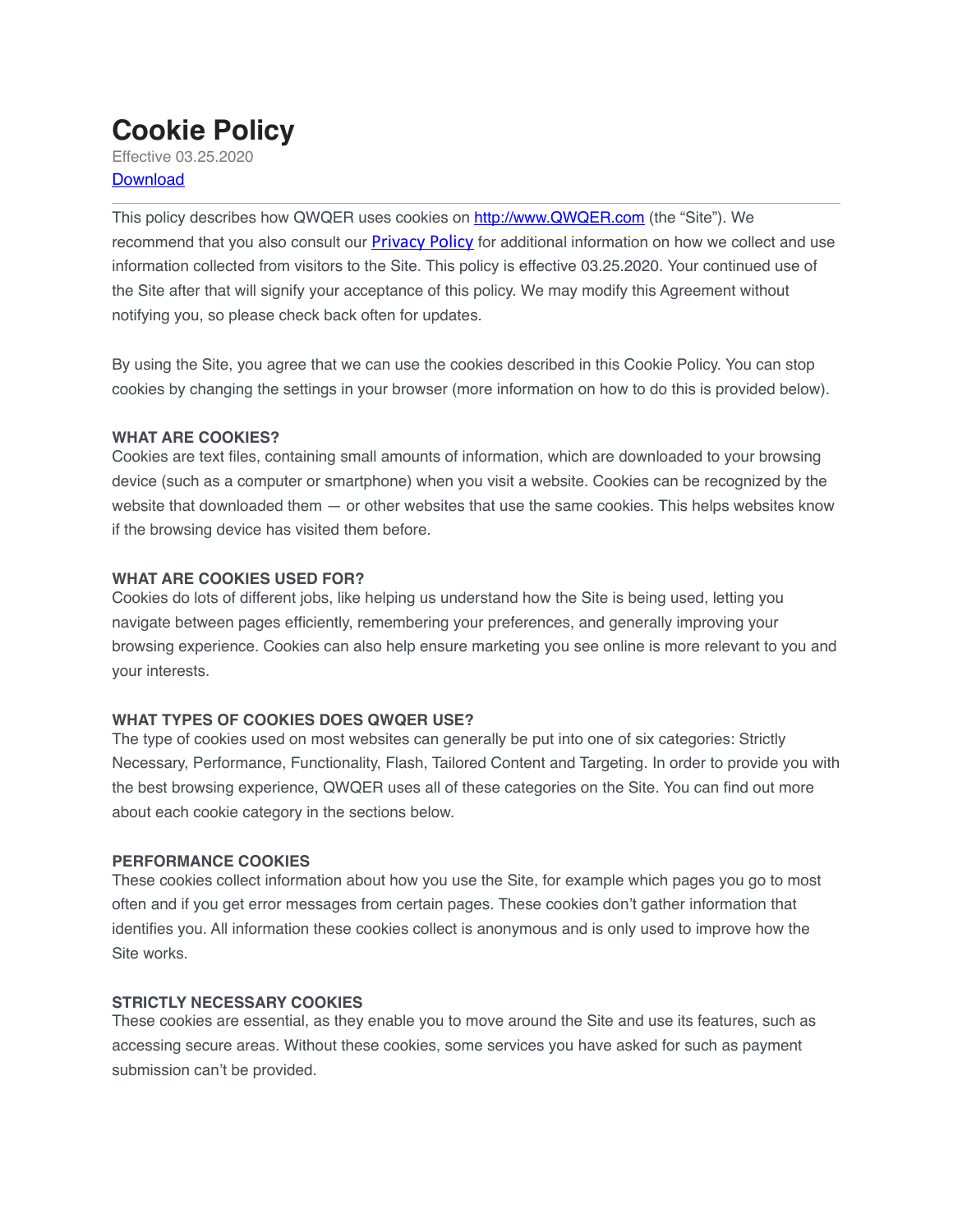### **FUNCTIONALITY COOKIES**

These cookies allow the Site to remember choices you make (such as your user name, language or the region you're in). For instance, the Site uses functionality cookies to remember your language preference. These cookies can also be used to remember changes you've made to text size, font and other parts of pages that you can customize. They may also be used to provide services you've asked for such as watching a video or commenting on a blog. The information these cookies collect may be anonymous and they cannot track your browsing activity on other websites.

#### **TAILORED CONTENT COOKIES**

Tailored content cookies help the Site provide enhanced features and display content in a way that is relevant to you. These cookies help the Site determine what information to show you based on how you have used the Site previously. These cookies do not track your browsing activity on other websites.

#### **FLASH COOKIES**

We may, in certain circumstances, use Adobe Flash Player to deliver special content, such as video clips or animation. To improve your user experience, Local Shared Objects (commonly known as "Flash cookies") are employed to provide functions such as remembering your settings and preferences. Flash cookies are stored on your device, but they are managed through an interface different from the one provided by your web browser. This means it is not possible to manage Flash cookies through your browser in the same way you would normally manage cookies. Instead, you can access your Flash management tools from Adobe's website at [http://www.macromedia.com/support/documentation/en/](http://www.macromedia.com/support/documentation/en/flashplayer/help/settings_manager.html) [flashplayer/help/settings\\_manager.html](http://www.macromedia.com/support/documentation/en/flashplayer/help/settings_manager.html).

#### **HOW LONG WILL COOKIES STAY ON MY BROWSING DEVICE?**

The length of time a cookie will stay on your browsing device depends on whether it is a "persistent" or "session" cookie. Session cookies will only stay on your device until you stop browsing. Persistent cookies stay on your browsing device until they expire or are deleted.

#### **FIRST AND THIRD-PARTY COOKIES**

First party cookies are cookies that belong to us, while third party cookies are cookies that another party places on your browsing device through our Site. For example, Facebook will place a cookie on your browsing device if you click on the Facebook link when browsing the Site.

#### **TARGETING COOKIES**

These cookies are used to deliver advertisements that are more relevant to you and your interests. They are also used to limit the number of times you see an advertisement as well as help measure the effectiveness of an advertising campaign. They remember that you have visited a website and this information may be shared with other organizations such as advertisers. This means after you have been to the Site you may see some advertisements about our services elsewhere on the Internet.